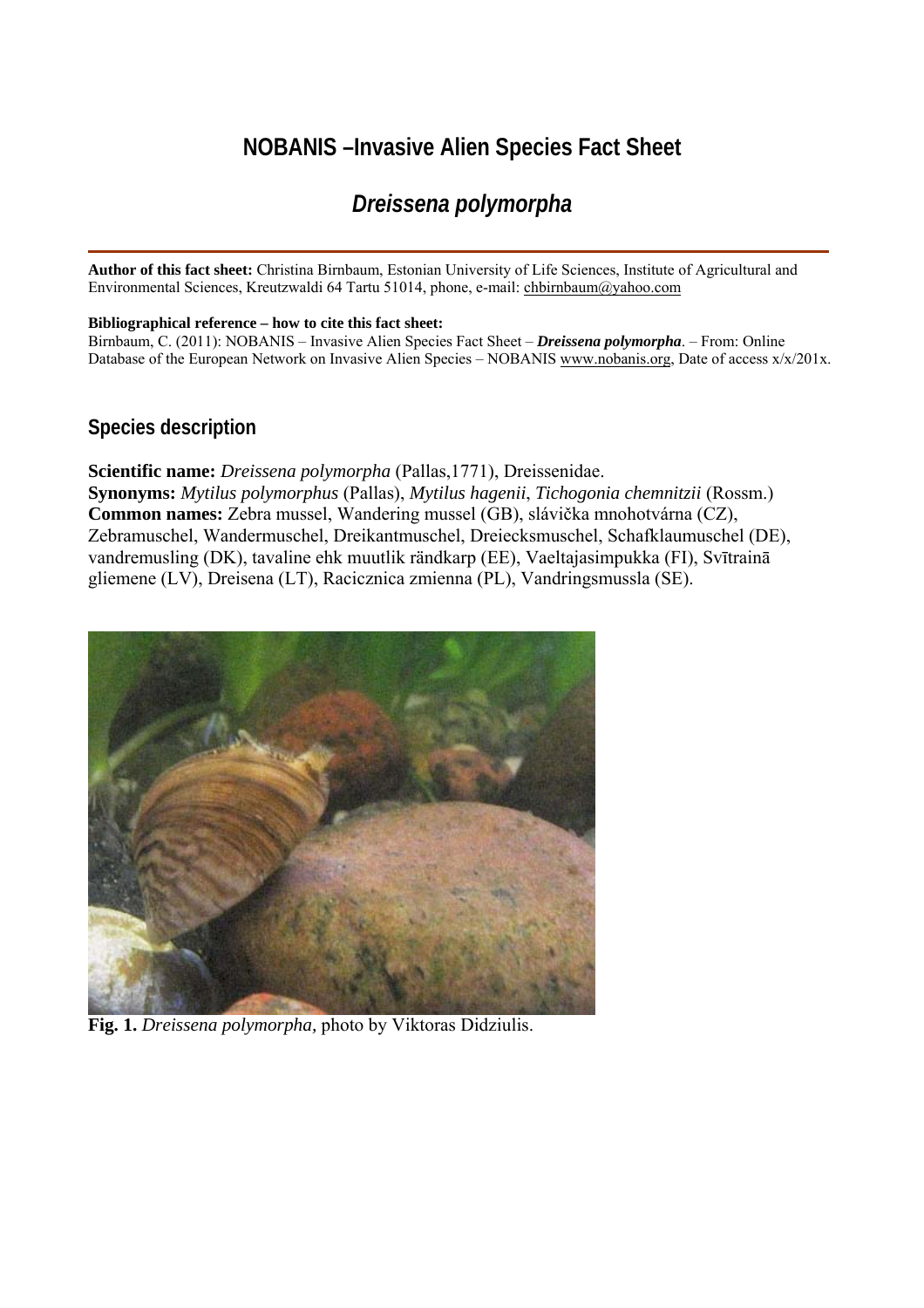

**Fig. 2.** *Dreissena polymorpha*, photo by Jonne Kotta, source: *[D. polymorpha](http://www.sea.ee/Sektorid/merebioloogia/MASE/Benthic_invertebrates.htm)* fact-sheet, produced by Estonian Marine Institute.

#### **Species identification**

The shell of *D. polymorpha* is triangular (height makes 40-60 % of length) or triagonal with sharply pointed shell hinge ends (umbos). The maximum size of *D. polymorpha* can be 3-5 cm (Mackie *et al*. 1989). The prominent dark and light banding pattern on the shell is the most obvious characteristic of the *D. polymorpha*. Its specific name, "polymorpha", derives from the many variations in shell colour, pattern and shape depending on substrate, depth, and density of aggregation. Greenish, brownish-yellowish with clear dark and light coloured ("zebra") zig-zag banding. The outer covering of the shell (the periostracum) is generally well polished, light tan in colour with a distinct series of broad, dark, transverse colour bands which may be either smooth or zigzag in shape.

#### **Native range**

*Dreissena polymorpha* is native to the drainage basins of the Black, Caspian and Aral Seas (Gollasch and Leppäkoski 1999). *D. polymorpha* has been found as fossil in Central and Western Europe. Its recent reappearance is therefore regarded as a return migration. However, the return migration was only possible via shipping canals and therefore *D. polymorpha* is an alien species in the "new" habitats (Dr. Stefan Nehring, pers. comm.).

# **Alien distribution**

#### **History of introduction and geographical spread**

Prior to the 19th century, *Dreissena polymorpha* was found in the Black, Caspian, and Azov Seas (Stanczykowska 1977). Between 1800 and 1900, *D. polymorpha* more than doubled its range in Europe (Schloesser 1995). *D. polymorpha* is now introduced to north-west Russia, central and western Europe, southern Scandinavia, Britain, Ireland and North-America (Gollasch *et al.* 1999,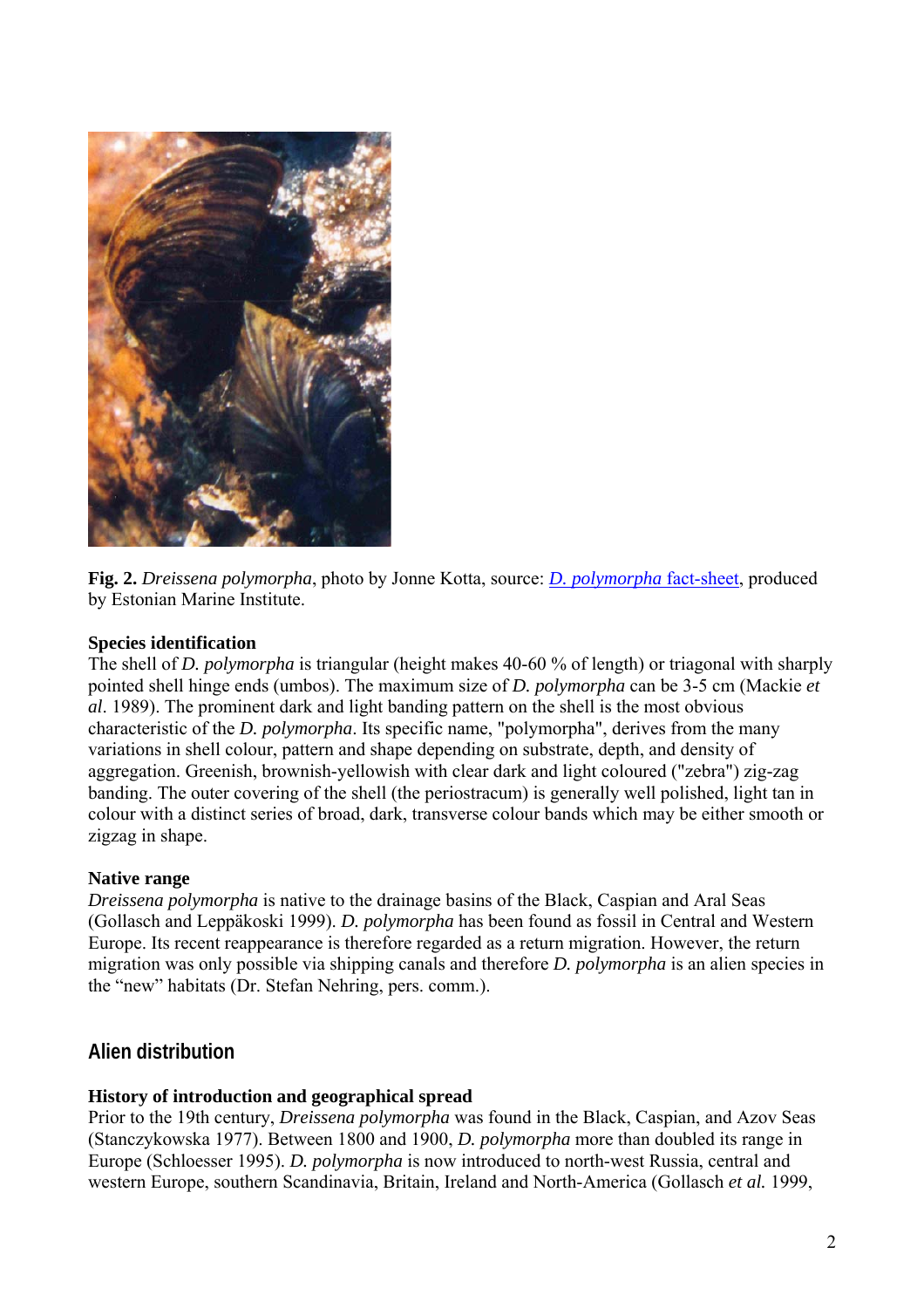Minchin *et al.* 2002). It is now found throughout most of Europe and extending east into the western Asia and south into Turkey and Ireland in west (Mackie *et al.* 1989).

It is largely unclear how the initial expansion from the Black Sea and Aralo-Caspian Sea took place. *D. polymorpha* may have penetrated from the Black Sea via Dnepr, the Oginskij Canal (completed in 1804) to the River Neman and further to the Curonian Lagoon, SE Baltic Sea. However, it may have come via canals from the Caspian region using the Volga and its tributaries and Lakes Onega and Ladoga. In 1990 it was reported from brackish water in the eastern part of the Gulf of Finland after being present for 150-years in the nearby freshwater Lake Ladoga (Gollasch and Leppäkoski 1999, Minchin *et al.* 2002).

*D. polymorpha* was presumably introduced into Germany in the course of the extension of the inland waterway network at the beginning of 1800s. It reached the Netherlands by 1826, being found in the Rhine at Rotterdam, most probably carried with timber imports from the Baltic (Kearney and Morton 1970, Minchin *et al.* 2002).

The first introduction of the species in Estonia was into the estuary of Põlula Brook in the Gulf of Finland and Pärnu Bay in the Gulf of Riga in the mid-1800s. A second introduction took place through Lake Peipsi to the easternmost part of the Gulf of Finland in the 1930s.

In Poland, *D. polymorpha* were first identified in the end of 1800s. The mussel is now found mainly in the northern half of the country territory but single sites are known from the upper drainage basins of the Odra and Vistula. (Dr. Katarzyna Zajac, pers. comm.). In Austria, the species was introduced in the 1860s or 1870s, presumably with diggers from excavation works of the Suezchannel (Suess 1916). The further spread was not documented, but a peak was observed in the 1960s, followed by a subsequent decrease. Recently, remote lakes and other standing waters were colonized, most likely due to translocation with sport boats (Reischütz 2005).

In the Czech Republic, it was discovered in the end of the  $19<sup>th</sup>$  century in the river Labe. In Ireland, it was introduced to the Shannon-erne system in the early-mid 1990's.

In Denmark, the species was first recorded in 1843 in a channel in Copenhagen, where after it spread to spread to local lakes, and to Lake Fure (1915), Lakes Esrum (1922-23), and River Susaa system on the island of Zealand (1939). It has now spread to Jutland, occurring in Lakes Jels, Lake Faarup, and most recently in the River Guden system. In this system effects have been dramatic resulting in very transparent water, previously being very turbid due to phytoplankton growth favoured by eutrophication.

### **Pathways of introduction**

The main pathways of the expansion in the range of *D. polymorpha* are through inland navigation, particularly since the opening of new waterways between eastern and central Europe at the beginning of the 1800s (Martens 1865, Rebhan 1984, Kinzelbach 1992, Dreyer 1995, Reinhold and Tittizer 1997, Nehring and Leuchs 1999, Gollasch 1996, Orlova 2002, Nehring 2002), the transfer of animals (including crayfish) for stocking in farms (*e.g.* Thienemann 1950) and the introduction into lakes of mussels attached to boat hulls (*e.g.* Jungbluth 1996), also due to the increase of recreational boating during the post-war period.

### **Alien status in region**

The numbers of *Dreissena* have started to decrease in the Baltic Sea due to the high water salinity and cold winters. Still generally the spread of *Dreissena* is increasing, especially in the warmer Liivi Bay and Peipsi Lake. The massive dispersal could be also caused by global climate changes (Kull 2005).

The species has been established in a few localities of the easternmost Gulf of Finland (Valovirta and Porkka 1996, Kotta *et al.* 1998) and in less saline parts of the Gulf of Riga (Kotta *et al.* 1998). *D. polymorpha* has not been found in the Väinameri.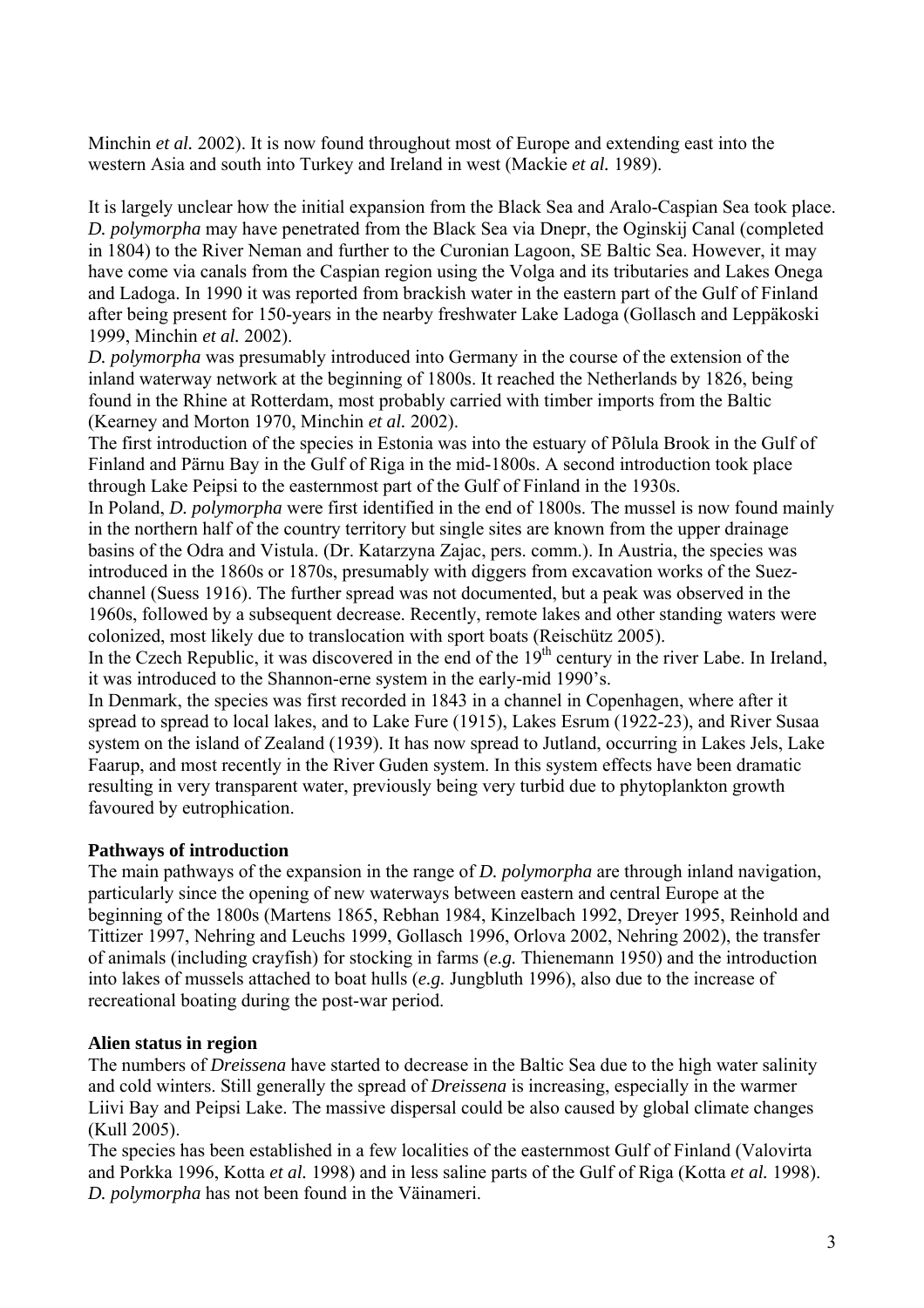In German freshwater, the most important molluscan invader is *D*. *polymorpha* (see also table 1). This invasive species lives in lakes, dam reservoirs and large rivers, as well as in brackish water bodies connected to the North and Baltic Sea. Increasing water pollution in the mid-20th century strongly reduced *Dreissena* populations. The continuous improvement of water quality since the 1980s has allowed the populations to recover. Today they have again attained densities of up to 40,000 individuals per m² (Böhmer *et al.* 2001, Nehring 2005).

During 1900-1925 *D. polymorpha* was rather seldom recorded in water bodies of Poland. During the subsequent 25 years, *D*. *polymorpha* records started to increase rapidly. Since 1975 the increase in number of new records has decreased, and at the same time in some of the species sites, the population number has also decreased (Katarzyna Zajac, pers. comm.).

In Denmark, the species is still a locally distributed species, but the recent spread in the River Gudenaa system is very dramatic, and the populations are now extremely large no doubt affecting native unionids.

It is not found in Iceland (Mandahl-Barth 1938).



**Fig. 3.** Crosses show the recent distribution area of *D. polymorpha* in the Estonian coastal sea. Map by Jonne Kotta, Source: *[D. polymorpha](http://www.sea.ee/Sektorid/merebioloogia/MASE/Benthic_invertebrates.htm)* fact-sheet, produced by Estonian Marine Institute.

| Country                 | <b>Not</b> | <b>Not</b>  |                         | Rare Local Common | <b>Very</b> | <b>Not</b> |
|-------------------------|------------|-------------|-------------------------|-------------------|-------------|------------|
|                         | found      | established |                         |                   | common      | known      |
| Austria                 |            |             |                         |                   | Χ           |            |
| Czech republic          |            |             | X                       |                   |             |            |
| Denmark                 |            |             | X                       |                   |             |            |
| Estonia                 |            |             |                         | X                 |             |            |
| European part of Russia |            |             |                         | X                 |             |            |
| Finland                 |            |             | X                       |                   |             |            |
| Faroe Islands           | X          |             |                         |                   |             |            |
| Germany                 |            |             |                         |                   | X           |            |
| Greenland               | X          |             |                         |                   |             |            |
| Iceland                 | X          |             |                         |                   |             |            |
| Ireland                 |            |             | $\overline{\mathrm{X}}$ |                   |             |            |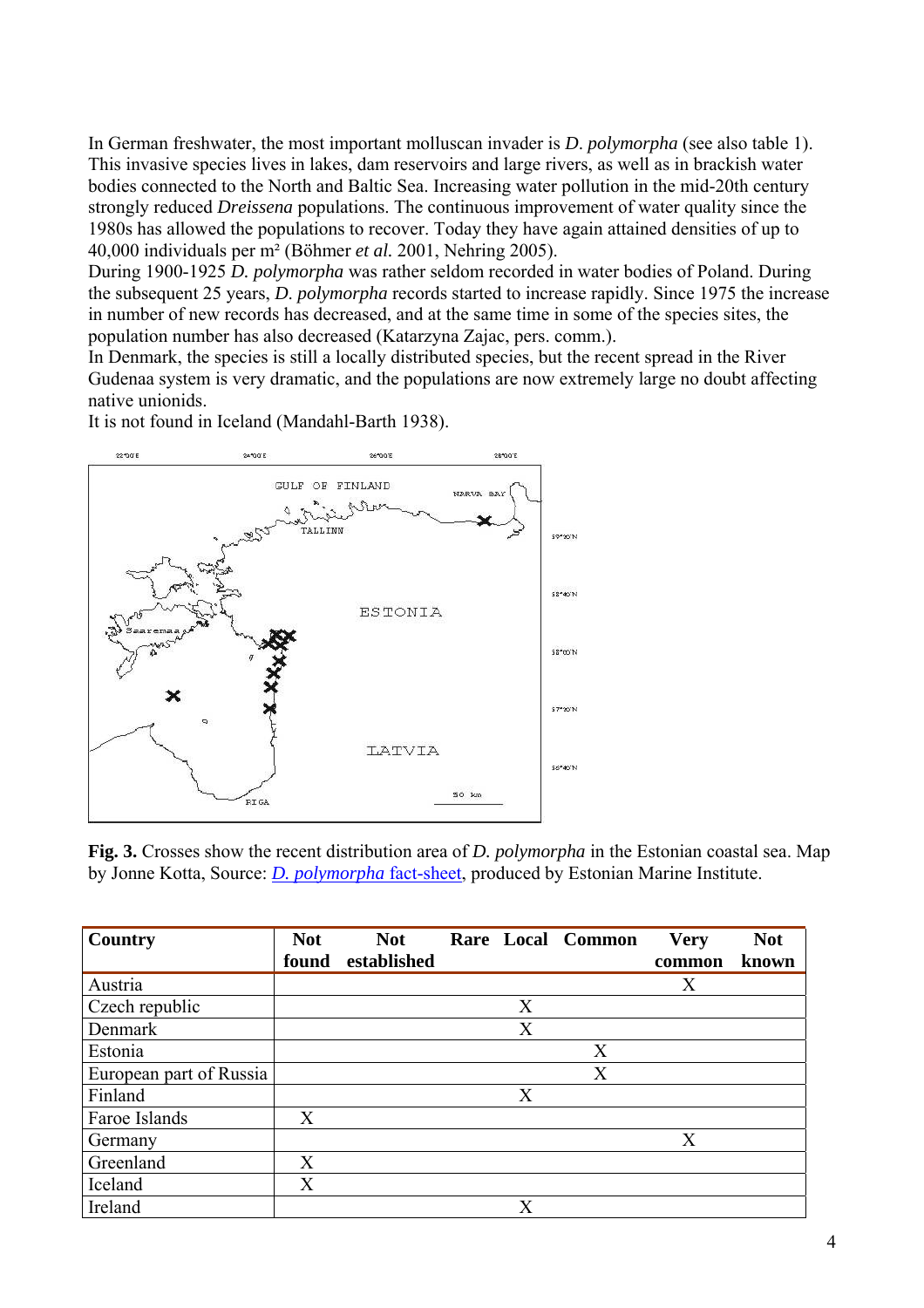| Latvia    |  |
|-----------|--|
| Lithuania |  |
| Norway    |  |
| Poland    |  |
| Sweden    |  |

**Table 1.** The frequency and establishment of *Dreissena polymorpha*, please refer also to the information provided for this species at [www.nobanis.org/search.asp.](http://www.nobanis.org/Search.asp) Legend for this table: **Not found** –The species is not found in the country; **Not established** - The species has not formed selfreproducing populations (but is found as a casual or incidental species); **Rare** - Few sites where it is found in the country; **Local** - Locally abundant, many individuals in some areas of the country; **Common** - Many sites in the country; **Very common** - Many sites and many individuals; **Not known** – No information was available.

# **Ecology**

## **Habitat description**

*D. polymorpha* colonizes lakes, rivers and brackish lagoons. Their preferred habitats include the calm waters upstream of dams *e.g.* on the central section of the Weser River (Busch *et al.* 1995). The mussels require suitable substrate for attachment. They are most abundant on hard surfaces, particularly rocky surfaces, and on macrophytes. (Dr. Katarzyna Zajac comm.) According to Kinzelbach (unpubl.), the mass occurrences of the species show that it is a typical r-strategist, i.e. short-lived but with great reproductive capacity.

### **Reproduction and life cycle**

*D. polymorpha* usually spawns in May-July, and the fertilized egg give rise to a veliger larva up to 100 µm in size. The larva lives planktonically for 2 to 4 weeks and is capable of swimming rapidly by means of its velum (Einsle and Walz 1972, Einsle 1973, Orlova 2002). The final larval stage lasts for about one week, after which the mussel attaches to hard substrates by secreting byssal threads (termed "spatfall"; cf. Jantz 1996). According to Jantz and Schöll (1998), spatfall usually occurs in early summer, but it may also continue through the summer and into September. The spat settle on stones, deadwood, walls of embankments, the hulls of ships, and on buoys, and they may also attach themselves to crustaceans, snails and the shells of other bivalves (epoecious commensalisms, Kinzelbach 1969, cf. Wagner 1936), often forming dense clusters on these substrates. They are also capable of releasing old byssus threads and forming new ones.

In contrast to lake populations, the recruitment of *D*. *polymorpha* in rivers depends on populations located further upstream, because the larvae invariably drift downstream during their 2 to 4 week pelagic phase. The age and size composition of river populations vary greatly (Jantz *et al.* 1998, Jantz and Schöll 1998).

#### **Dispersal and spread**

The high reproductive output and ability to extend their planktonic stage enables *D. polymorpha* to disperse rapidly. Larvae and adults may be distributed in ballast water or as fouling on ship and boat hulls, navigation buoys, fishing vessel wells, as well as by transport of timber or river gravel, fish stocking water and fishing equipment. The overland transport of *D. polymorpha* by small trailed boats has been repeatedly implicated in inner-lake dispersal (Gollasch and Leppäkoski 1999).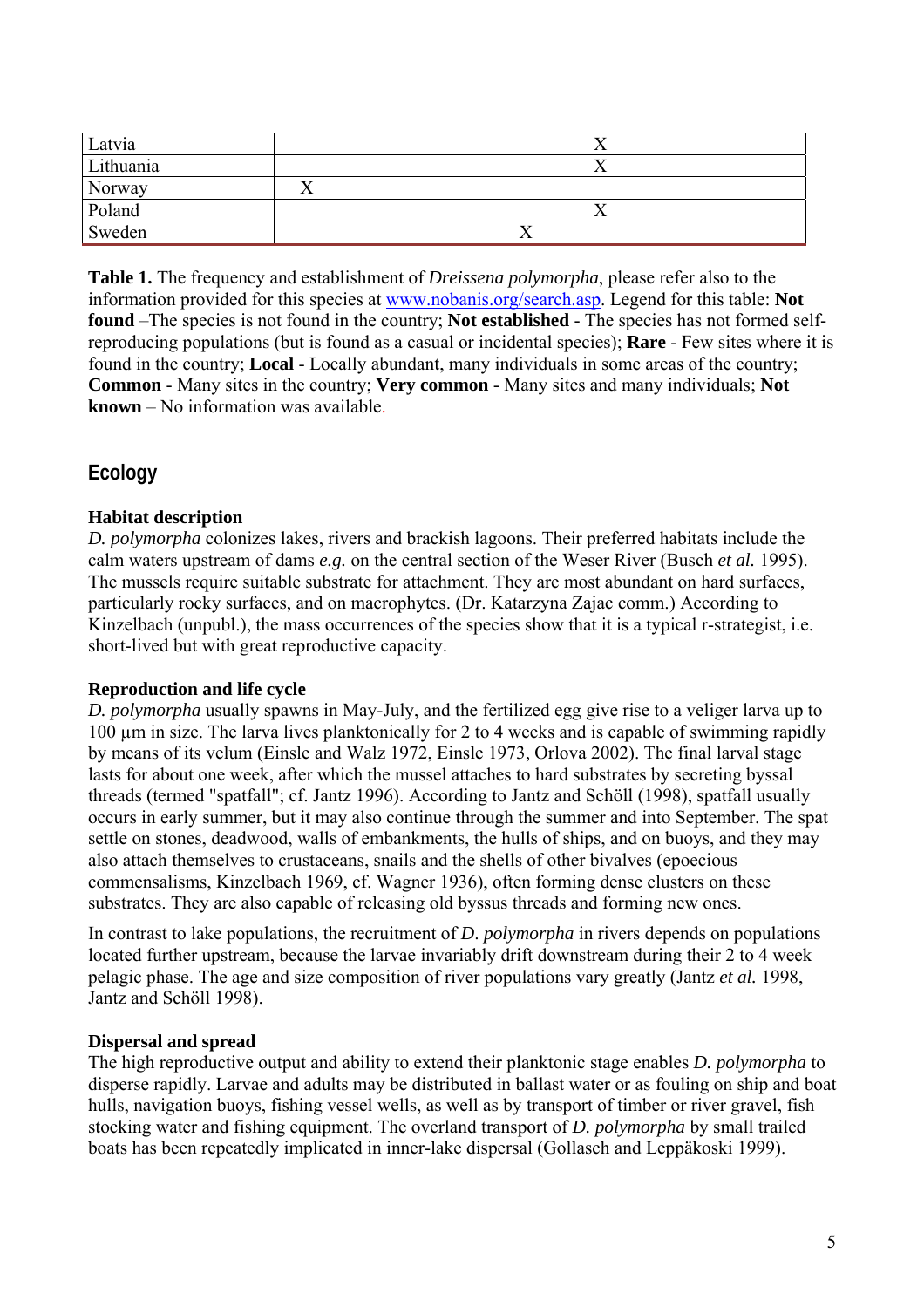# **Impact**

# **Affected habitats and indigenous organisms**

Owing to its large filtration capacity and mass occurrence, *D. polymorpha* out-competes the native species of similar feeding type. The species slows down the eutrophication processes, indirectly favours the blooms of blue green algae, increases water transparency and ameliorate the conditions for benthic macro-vegetation. Through biodeposition *D. polymorpha* increases the density of benthic deposit feeders. *Dreissena* consumes a lot of plankton in the water. In Lake Esrum, Denmark, 18 % of the phytoplankton production was consumed by *D. polymorpha* (Hamburger *et al.* 1990). This may therefore also cause a decline in the populations of some fish.

Native mussels belonging to the genera *Unio* and *Anodonta*, of which some are listed in national Red Lists in the region, are co-opted by zebra mussels as hard substrate for successful settlement. Those mussels that serve as "hosts" for *Dreissena* are effectively starved, because undisturbed filter feeding is no longer possible (Böhmer *et al.* 2001).

Due mainly to predation by aquatic birds, well-established *Dreissena* populations are nowadays a "non-problematic element of the ecosystem" (Siessegger, pers. comm.), while expanding stocks seem to repeatedly cause severe impacts, both ecological and economic, in their new areas (see below).

# **Genetic effects**

There might be a risk of hybridization between *D. polymorpha* and *D*. *bugensis*. *D. polymorpha* and *D*. *bugensis* mussel hybrids were created by pooling gametes collected after exposure to serotonin in the laboratory, indicating that interspecies fertilization may be feasible (Mills *et al*., 1996). There is, however, evidence for species-specific sperm attractants suggesting that interspecific fertilization may be rare in nature (hybrids are very rare both in North America and in the Volga River basin (M. Orlova, pers. comm.). If hybridization does occur; these hybrids will constitute a very small proportion of the dreissenid community (Mills *et al*. 1996). *D*. *bugensis* must have arrived more recently than *D. polymorpha* based on differences in size classes, and therefore it seems plausible that *D*. *bugensis* is still in the process of expanding its non-indigenous range (May and Marsden 1992, MacIsaac 1994). The absence of *D*. *bugensis* from areas where *D. polymorpha* are present may be related to the timing and location of introduction rather than physiological tolerances (MacIsaac 1994).

The genus Dreissena is highly polymorphic and has a high potential for rapid adaptation to extreme environmental conditions by the evolution of allelic frequencies and combinations, possibly leading to significant long-term impacts on North American waters (Mills *et al*. 1996).

### **Human health effects**

Injuries to bathers, resulting from the sharp edges of the shells have been documented (Siessegger 1970, Minchin *et al.* 2002).

### **Economic and societal effects (positive/negative)**

Negative economic impacts caused by *D. polymorpha* are fouling of intake pipes, ship hulls, navigational constructions, cages of aquaculture and reduced angling catches (Gollasch and Leppäkoski 1999, Minchin *et al.* 2002, Table 1).

When the mussels die, their decay causes accelerated corrosion. This problem has also affected supplies of drinking water taken from Lake Constance, and - until recently - the cooling water systems of power plants throughout Germany (Sipplingen, Siessegger, pers. comm., see also Bernauer *et al.* 1996).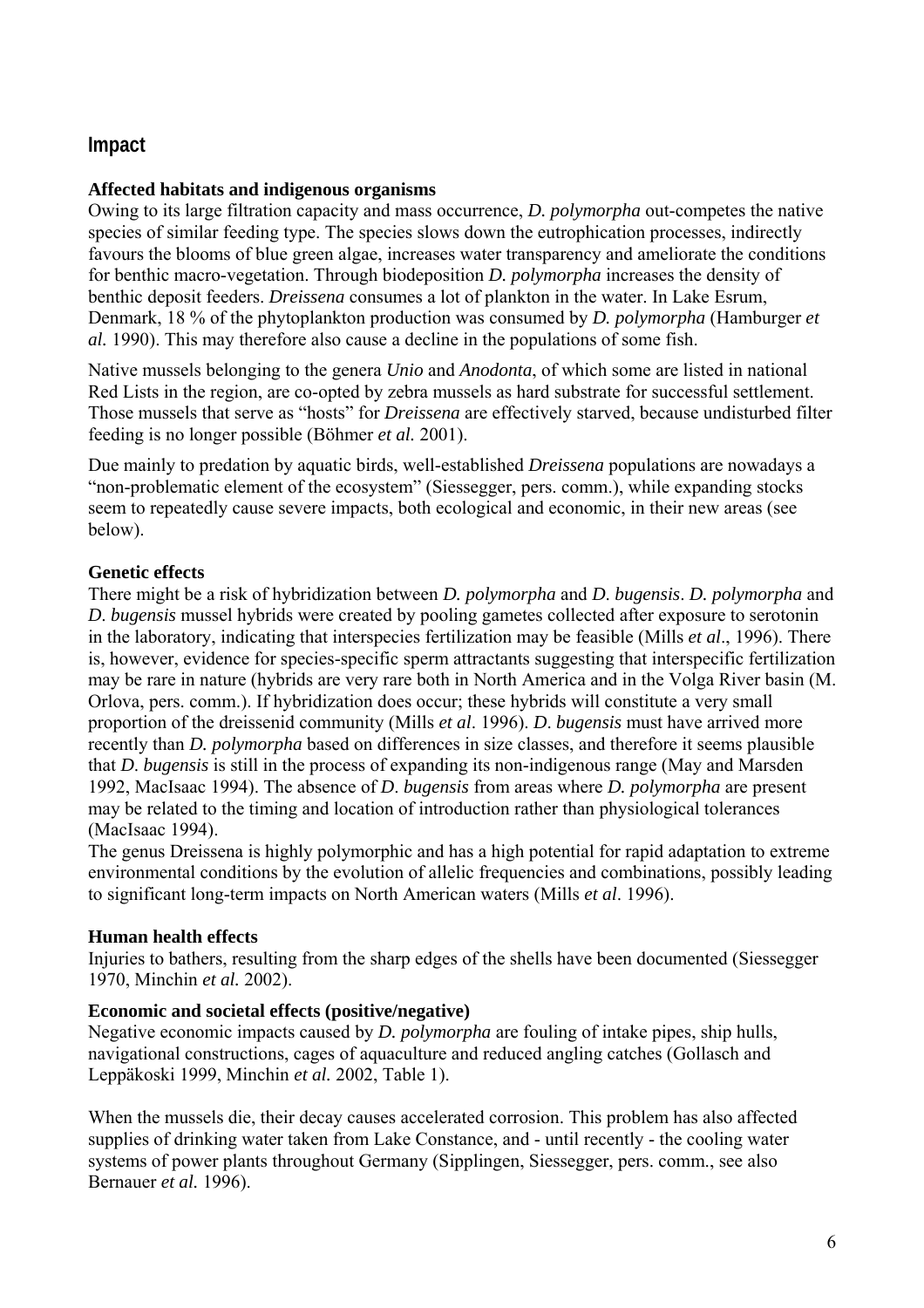Another negative effect is the high cost of cleaning the shores from the sharp *Dreissena* shells (when they are massively spread across the shore, it is practically impossible to walk). On the other hand *Dreissena* is an important food component for some fish, crayfish and some birds. Crushed shells could also be used as a fertilizers and poultry feed. In conclusion, the impacts of *Dreissena* are many-sided, as summarized in Table 2.

| Changes to environment             | Changes to industry and leisure |
|------------------------------------|---------------------------------|
| Fouling of firm substrata          | Pipe blockages                  |
| Increased water clarity            | Fouling of craft                |
| Increase of submerged macrophytes  | Maintenance of navigation marks |
| Changes to benthos                 | Lacerations to bathers          |
| Reduction of unionid populations   | Municipal water supply          |
| Changes to food-web dynamics       | Disturbance from feeding birds  |
| Fouling of marginal aquatic plants | Fouling of lock gate systems    |
| Changes to phosphorus cycling      | Water abstraction               |

**Table 2.** Impacts in Ireland following the introduction of zebra mussels (from Minchin *et al.* 2002).

# **Management approaches**

#### **Prevention methods**

Prevention is only possible if the repeated introduction via the above mentioned pathways are reduced.

#### **Eradication, control and monitoring efforts**

Due to its sensitivity to anthropogenic influences, *Dreissena* is important as a bioindicator and biomonitoring organism (Franz 1992), and quantitative assessments have been conducted regularly since the 1960s in the context of water quality surveys *e.g.* in the Rhine (Schiller 1990).

*D. polymorpha* is one of the indicator species of the German Federal Government's Environmental Specimen Bank (UBA 1999). Jantz and Schöll (1998) name various monitoring systems that employ *Dreissena* as test organism (cf. ARGE Elbe 1991, Borcherding 1992, 1994, Borcherding and Volpers 1994, Busch *et al.* 1995, 1998, Franz 1992).

Chemical control of *D. polymorpha* can be achieved by applying chlorine, sodium hydroxide or potassium dichromate (Schalekamp 1971). The larvae suffer total mortality after exposure to ultrasonic vibration (22 to 800 kHz) for 3 minutes (Schalekamp 1971), but the technical effort involved is prohibitive. Exposure to radiation appears equally unfeasible because of the high dosage required (Jungen 1972). Other possible control methods are poisoning with a molluscicide, such as Bayer 73, air exposure, burning, and electrocution.

Fouled pipes for non-potable water and cooling water are cleaned with chemical agents, usually by exposing the mussels to sodium hydroxide (pH 11 to 12) for 24 to 36 h. This dissolves the byssal threads, thus detaching the mussels from the substrate (Siessegger 1971). In cooling water systems, *Dreissena* can be controlled by recirculating the water to raise its temperature to 35 or 40°C for a few hours. This also leads to the detachment of the byssal threads and to gaping of the shells, and the animals fall off after a few days (Siessegger 1971). In those sections of the cooling water system where thermal treatment is impossible, control may be achieved by temporary chlorination during the summer. In drinking water systems, chlorination (at high dosage, 2-10 mg C12 per litre must be conducted at the intake filter, and it must subsequently be neutralized with activated charcoal (Siessegger 1971, 1973).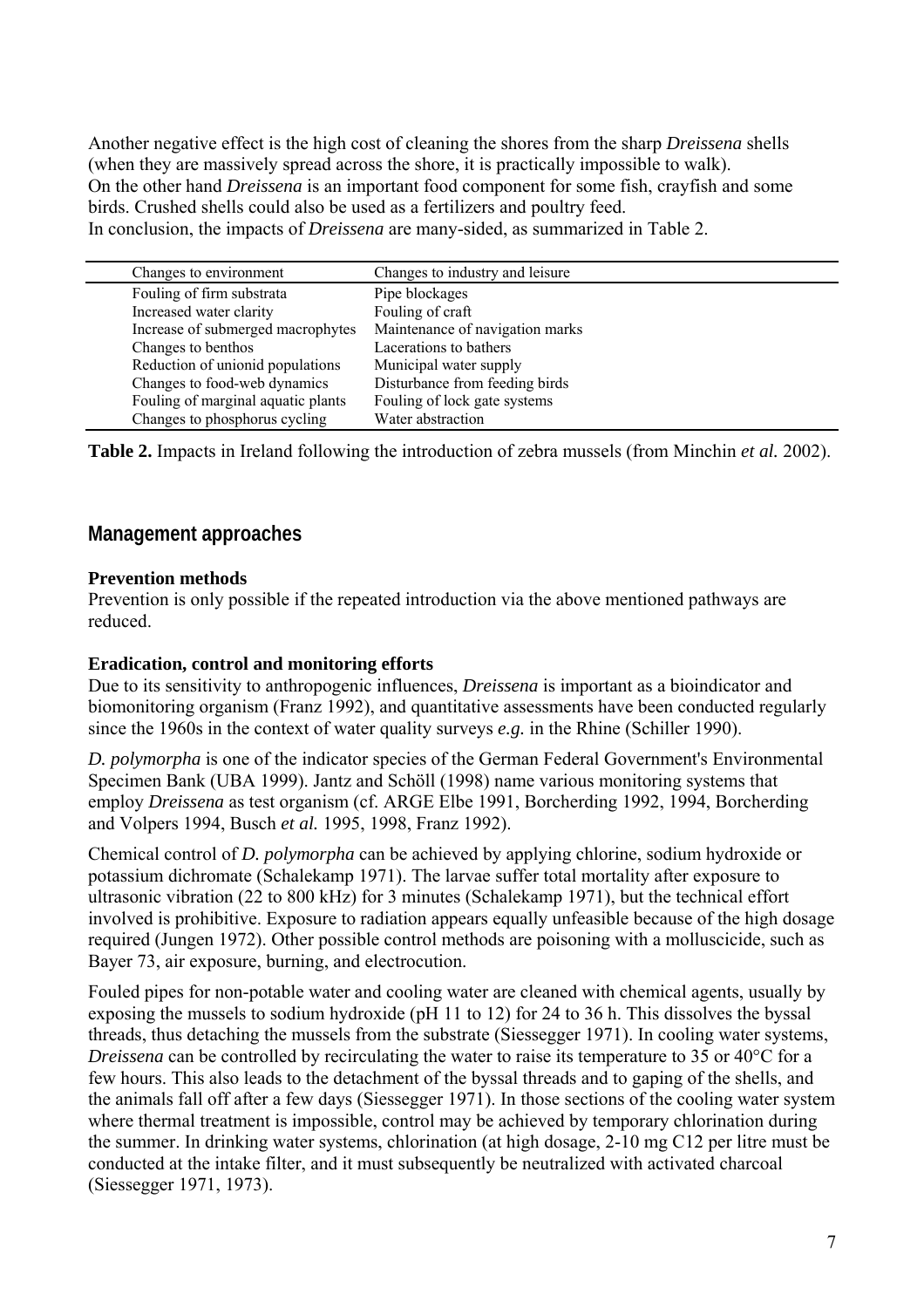The timing of the control measures is also important. Ideally, control in non-potable water systems should take place in late fall, because larvae may be present until late October. Control of the larvae is the key, because they are small enough to pass through the sieves. The biomass of the juveniles subsequently increases 20 times in the course of the next two years.

The mussels die after 7 to 14 days of air exposure, but they do not detach themselves from the substrate, so that they need to be scraped off mechanically (Schalekamp 1971). A combination of chemical and thermal procedures has proved particularly successful. Larvae are killed in a few minutes, and adult mussels in a few hours, at pH 12 and 30°C (Lentz 1993). Other methods of control include: oxygen deprivation, thermal treatment, exposure and desiccation, radiation, manual scraping, high-pressure jetting, mechanical filtration, removable substrates, molluscicides, ozone, antifouling coatings, electric currents, and sonic vibration. Some industries even build their intake structures and piping at depths too low for zebra mussel colonization. Biological control so far has proven to be ineffective in controlling *Dreissena* species. Predation by migrating diving ducks, fish species, and crayfish may reduce mussel abundance, though the effects are short-lived (Bially and MacIsaac 2000).

Other biological controls being researched are selectively toxic microbes and parasites that may play a role in management of *Dreissena* populations (Molloy 1998). Another prospective approach is to control *Dreissena* populations by disrupting the reproductive process, by interfering with the synchronization of spawning by males and females in their release of gametes (Snyder *et al*. 1997). A further approach would be to inhibit the planktonic veliger from settling, since this is the most vulnerable stage in the life cycle (Kennedy 2002).

### **Information and awareness**

In Estonia a booklet has been published which introduces invasive species of local importance including *Dreissena* (["Invasiived võõrliigid Eestis"](http://www.envir.ee/89801) 2005). The purpose of this booklet is to make the wider range of people aware of the problems going hand-in-hand with the spread of invasive species. Another purpose of the booklet is to explain and show how the species look and give some simple hints how the spread of species could be controlled. The species has also been included into the [Baltic Sea Alien Species Database.](http://www.ku.lt/nemo/alien_species_directory.html)

Today the occurrence of *Dreissena polymoprha* in German waters is not well known by the general public, since a purposeful information platform is not yet established. Education and increased public awareness is therefore highly needed (Stefan Nehring, pers. comm.).

# **Knowledge and research**

The problems related to *Dreissena* are mainly well known and a lot of control and eradication methods have been worked out (see above). The distribution of the species is partly mapped and described several times (especially in the Baltic region, *e.g.* Gulf of Finland, Gulf of Riga).

### **Recommendations or comments from experts and local communities**

A monitoring program for *D. polymorpha* is recommended. There are no known prevention methods against the further spread of *Dreissena* in Estonia, but the Estonian Marine Institute maps for dispersal of the species provides a basis for future prevention actions.

# **References and other resources**

# **Contact persons**

Stefan Nehring (DE) AeT umweltplanung, Bismarckstrasse 19, D-56068 Koblenz, Phone: +49 261 1330398, E-mail: [nehring@aet-umweltplanung.de](mailto:nehring@aet-umweltplanung.de)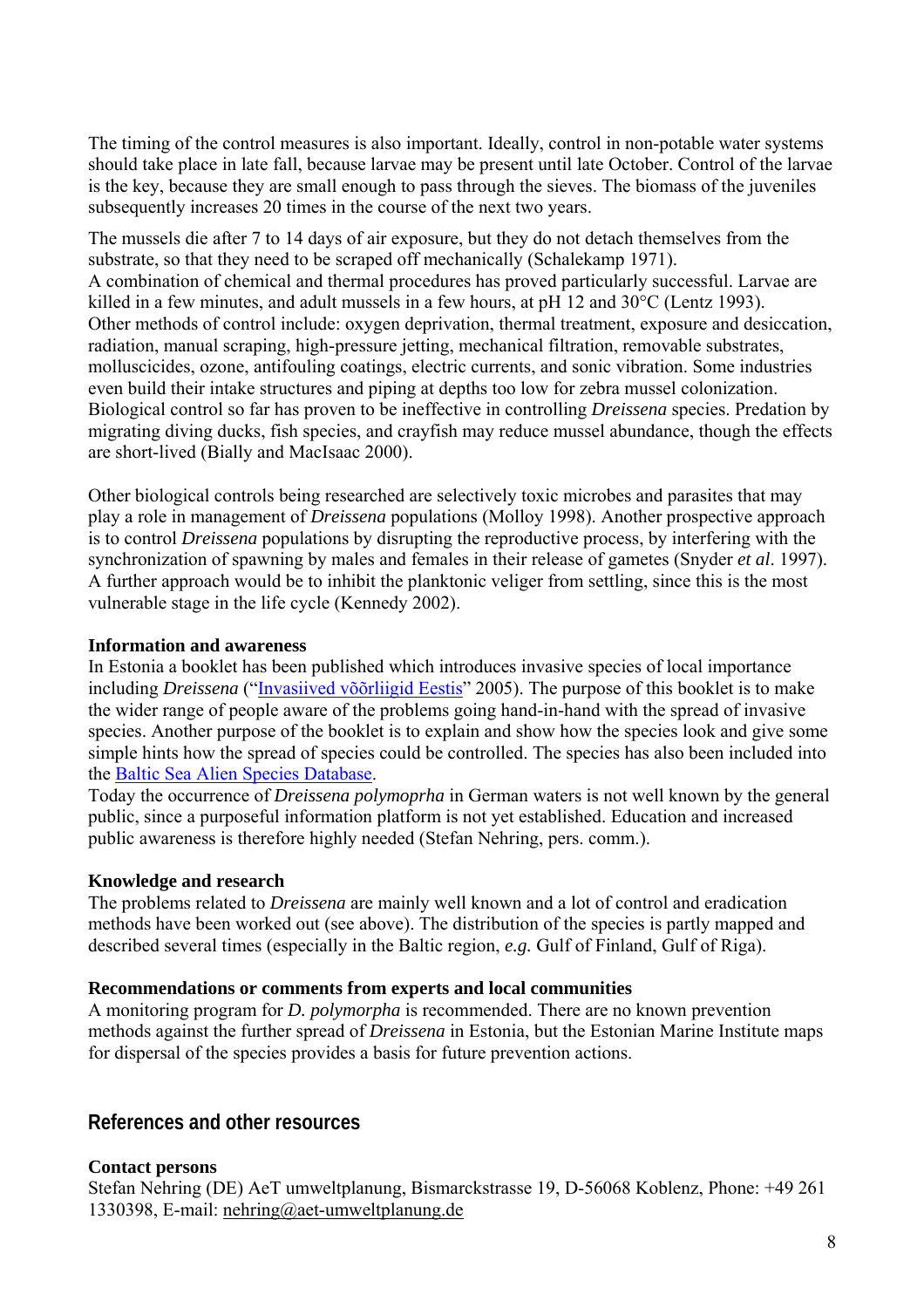Peter Wiberg-Larsen (DK) National Environmental Research Institute, Dept. of Freshwater Ecology, Aarhus University, Vejlsoevej 25, DK-8600 Silkeborg. Telephone: +45 8920 1766. Email: [pwl@dmu.dk](mailto:pwl@dmu.dk)

Jonne Kotta (EE) Estonian Marine Institute, University of Tartu, Mäealuse 10A, EE-12618 Tallinn, Estonia, E-mail: [jonne.kotta@sea.ee](mailto:jonne.kotta@sea.ee)

Maiju Lehtiniemi (FI) Finnish Environmental Institue, Marine Research Centre, P.O. Box 00251 Helsinki, E-mail lehtiniemi@ymparisto.fi.

Gisli Mar Gislason (IS) University of Iceland, Department of Biology, Sturlugata 7, IS-101 Reykjavik, Telephone: (354) 525 4617, E-mail: [gmg@hi.is](mailto:gmg@hi.is) 

Viktoras Didziulis (LT) Klaipeda University, CORPI, H. Manto 84, LT- Klaipeda, E-mail: viktoras@ekoinf.net

Vadims Jermakovs (LV) Institute of Aquatic Ecology University of Latvia, Daugavgrivas 8, LV 1049 Riga, E-mail: [vadims@hydro.edu.lv](mailto:vadims@hydro.edu.lv)

Dr. Katarzyna Zajac (PL) Institute of Nature Conservation, Polish Academy of Sciences, Al. Mickiewicza 33, PL-31-120 Krakow, tel. +48 609 440 104, E-mail: [kzajac@iop.krakow.pl](mailto:kzajac@iop.krakow.pl)

Melanie Josefsson (SE) Swedish Environmental Protection Agency, SE-106 48 Stockholm, Sweden, tel: +48 18 67 31 48, fax: +46 18 67 31 56, E-mail [Melanie.Josefsson@snv.slu.se](mailto:Melanie.Josefsson@snv.slu.se)

### **Links**

*[D. polymorpha](http://www.sea.ee/Sektorid/merebioloogia/MASE/Benthic_invertebrates.htm)* fact-sheet, produced by Estonian Marine Institute

*[D. polymorpha](http://nis.gsmfc.org/nis_factsheet.php?toc_id=131)* fact-sheet developed by the [University of Southern Mississippi/](http://www.usm.edu/)[College of Marine](http://www.ims.usm.edu/gindex.htm)  [Sciences/Gulf Coast Research Laboratory](http://www.ims.usm.edu/gindex.htm) 

Electronical version of booklet ["Invasive species in Estonia"](http://www.envir.ee/89801) – in estonian, published by Estonian Ministry of Environment.

[Information about zebra mussel,](http://www.greatlakes.net/search/indexglin.html?slxtn=zebra%20mussel&topic_slxtn=link_info&n_sel=50) provided by Great Lakes Information Network (*e.g.* maps, news)

[Baltic Sea Alien Species Database](http://www.ku.lt/nemo/alien_species_directory.html)

[Aquatic alien species in German inland and coastal waters](http://www.aquatic-aliens.de/) (database) – in english

Central Fisheries Board – Ireland – [General information on Zebra Mussel](http://www.cfb.ie/Notices/zebramussels.htm)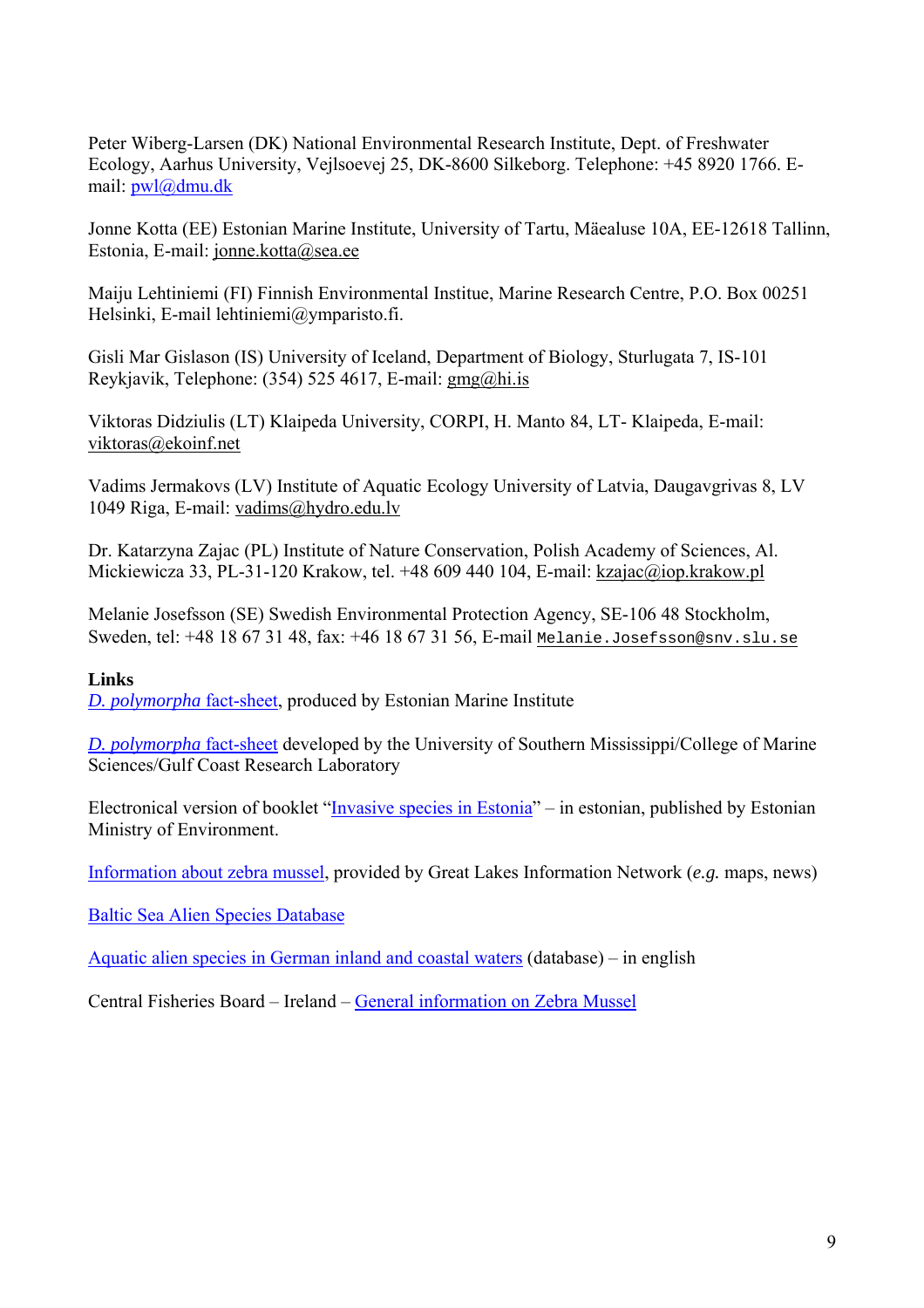#### **References**

- ARGE Elbe [Arbeitsgemeinschaft für die Reinhaltung der Elbe der Länder Hamburg Niedersachsen Schleswig-Holstein] (ed., 1991): Biologisches Effektmonitoring mit der Dreikantmuschel Dreissena polymorpha in der Meßstation Schnackenburg. – Wassergütestelle Elbe
- Bernauer, D., Kappus, B. and W. Jansen (1996): Neozoen in Kraftwerksproben und Begleituntersuchungen am nördlichen Oberrhein. – In: H. Gebhardt, R. Kinzelbach, S. Schmidt-Fischer (eds.), Gebietsfremde Tierarten, 87-96. Landsberg.
- Bially, A. and H. J. MacIsaac. 2000. Fouling mussels (*Dreissena* spp.) colonize soft sediments in Lake Erie and facilitate benthic invertebrates. Freshwater Biology 43:85-97.
- Borcherding, J. (1992): A new biomonitor system for the detection of toxic discharges in the aquatic environment based on valve movements of the freshwater mussel Dreissena polymorpha. – In: D. Neumann, H. A. Jenner (eds., Limnologie aktuell, Band 4 – The zebra mussel Dreissena polymorpha: ecology, biological monitoring and first applications in water quality management, 127-146. Stuttgart.
- Borcherding, J. (1994): The "Dreissena-Monitor" improved evaluation of dynamic limits for the establishment of alarm thresholds during toxicity tests and for continuous water control. – In: I. R. Hill *et al.* (eds.), Freshwater field tests for hazard assessment of chemicals, 477-484. Boca Raton.
- Borcherding, J. and M. Volpers (1994): Der Dreissena-Monitor Untersuchungen zum Verhalten der Zebramuscheln im Rhein. Störfallbewertung in der kontinuierlichen Gewässerüberwachung. – Wasser und Boden 46(8): 25-30.
- Busch, D., Schuchardt, B., Kettler, J. and B. Steinweg (1995): Die Verbreitung der Muschelarten Dreissena polymorpha und Congria leucocephaeata in der Weser und ihre Eignung für ein passives Schwermetallbiomonitoring. – In: Gerken and Schirmer (ed.), Die Weser, 109-122.
- Busch, D., Lucker, T. and T. Wosniok (1998): Effects of changing salt concentrations and other physical-chemical parameters on bioavailability and bioaccumulation of heavy metals in exposed Dreissena polymorpha (Pallas 1771). – Limnologica 28(3): 263-274.
- Böhmer, H.J., Heger, T., Trepl, L. (2001): Fallstudien zu gebietsfremden Arten in Deutschland Case studies on Aliens Species in Germany. – Texte des Umweltbundesamtes 2001 (13), 126pp.
- Dreyer, U. (1995): Potenziale und Strategien der Wiederbesiedlung am Beispiel des Makrozoobenthons in der mittleren Elbe. PhD Thesis University Darmstadt: 102 pp.
- Einsle, U. (1973): Zur Horizontal- und Vertikalverteilung der Larven von Dreissena polymorpha im Pelagial des Bodensee-Obersees (1971). – gwf-wasser/abwasser 114(1): 27-30.
- Einsle, U. and N. Walz (1972): Die täglichen Vertikalwanderungen der Larven von Dreissena polymorpha Pallas im Bodensee-Obersee. – gwf-wasser/abwasser 113(9): 428-430.
- Essl, F. and Rabitsch, W. (2004): Austrian Action Plan on Invasive Alien Species. Lebensministerium, Wien, 26 pp.
- Franz, H. W. (1992): Der Rhein und seine Besiedlung im Wandel: Schwebstoffzehrende Organismen (Hydrozoa, Kamptozoa und Bryozoa) als Indikatoren für den ökologischen Zustand eines Gewässers. – Pollichia 25. Bad Dürckheim.
- Gollasch, S. (1996): Untersuchungen des Arteintrages durch den internationalen Schiffsverkehr unter besonderer Berücksichtigung nichteinheimischer Arten. – Hamburg.
- Gollasch, S. and Leppäkoski, E (eds.). 1999. Initial Risk Assessment of Alien Species in Nordic Coastal Waters. Nordic Council of Ministers, Copenhagen
- Hamburger K., Dall, P. C. and Jónasson, P. M. ( 1990): The role of *Dreissena polymorha* Pallas (Mollusca) in the energy budget of Lake Esrom, Denmark. – Verh. Internat. Verein. Limnol. 24: 621-625.
- Jantz, B. (1996): Wachstum, Reproduktion, Populationsentwicklung und Beeinträchtigung der Zebramuschel (Dreissena polymorpha) in einem großen Fließgewässer, dem Rhein. – Diss. Univ. Köln.
- Jantz, B., Jantz, B. and Neumann, D. (1998): Growth and reproductive cycle of the zebra mussel in the River Rhine as studied in a river bypass. – Oecologia 114: 213-225.
- Jantz, B. and F. Schöll (1998): Größenzusammensetzung und Altersstruktur lokaler Bestände einer Zebramuschel-Flußpopulation – Untersuchungen am Rhein zwischen Basel und Emmerich (Rh-km 168-861). – Limnologica 28 (4): 395-413.
- Jungbluth, J.H. (1996): Einwanderer in der Molluskenfauna von Deutschland. I. Der chorologische Befund. In: Gebhardt, H., R. Kinzelbach and S. Schmidt–Fischer (Eds.), Gebietsfremde Tierarten. Ecomed, Landsberg, pp. 105– 125Jungen, H. (1972): Ermittlung der letalen Strahlendosis für Larven der Wandermuschel Dreissena polymorpha Pallas. – Unveröff. Bericht, Wasserwerk Stadt Zürich.
- Jungen, H. (1972): Ermittlung der letalen Strahlendosis für Larven der Wandermuschel Dreissena polymorpha Pallas. Unveröff. Bericht, Wasserwerk Stadt Zürich.
- Kearney, M.P. and Morton, B.S. 1970. The distribution of *Dreissena polymorpha* (Pallas) in Britain. Journal of Conchology 27: 97-100.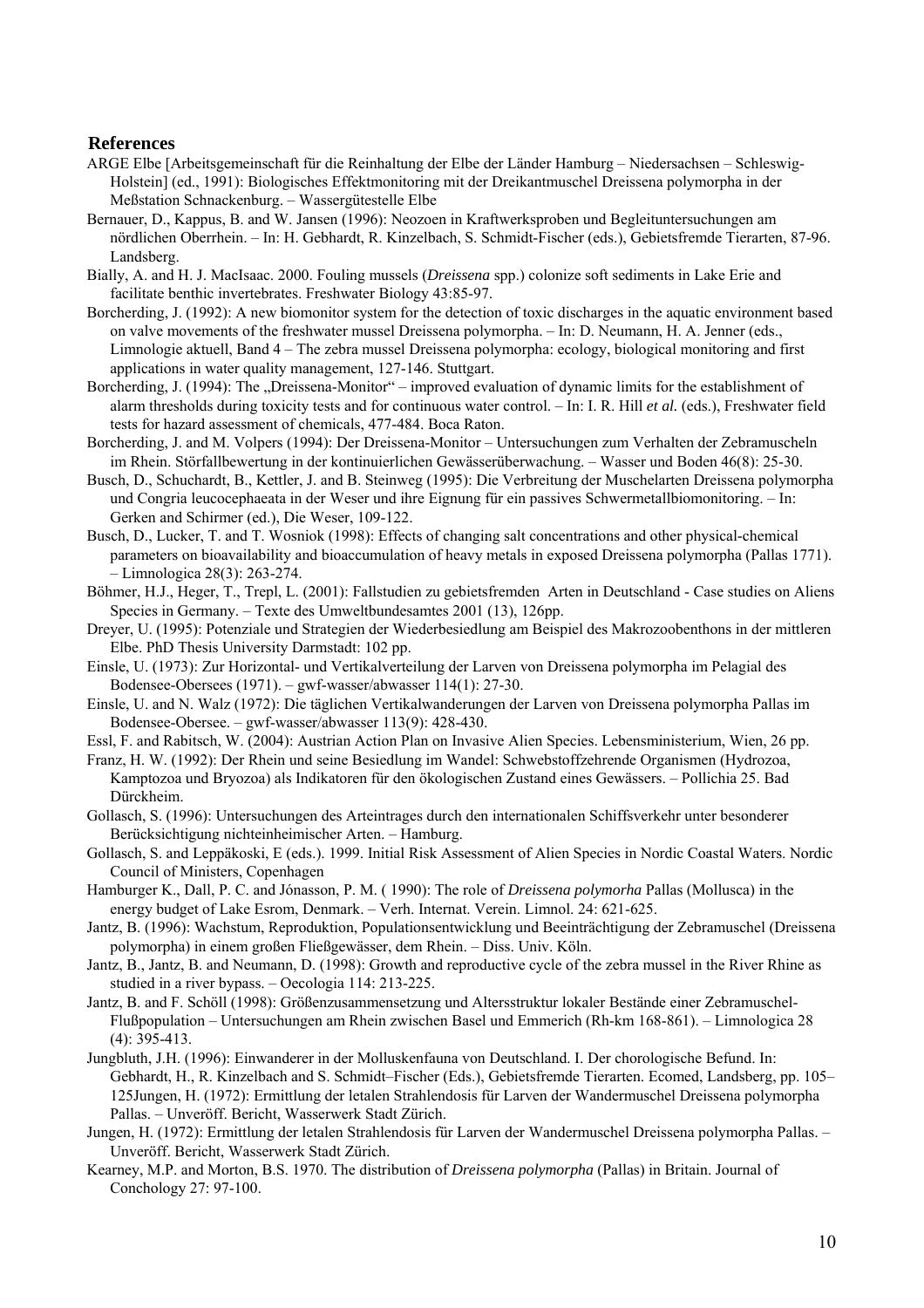- Kennedy, V. S. 2002. Swimming and Settlement Behavior in the Quagga Mussel! Maryland Sea Grant. URL: http://www/mdsg.umd.edu/Research/R\_ZM-03.html.
- Kinzelbach, R. (1969): Epökie der Wandermuschel (*Dreissena polymorpha* PALLAS). Natur und Museum 99 (4): 155-158.
- Kinzelbach, R. (1992): The main features of the phylogeny and dispersal of the Zebra Mussel *Dreissena polymorpha*. In: The Zebra Mussel *Dreissena polymorpha*. Limnologie aktuell 4: 5-17. Stuttgart.
- Kotta, J., Orav, H. and Kotta, I. 1998. Distribution and filtration activity of Zebra mussel, Dreissena polymorpha (Pallas) in the Gulf of Riga and the Gulf of Finland. Proc. Estonian Acad. Sci. Biol. Ecol. 47: 32-41.
- Kull, T. 2005. Invasiivsed võõrliigid Eestis (in estonian). Keskkonnaministeerium. Tallinn.. 42-43 ([web link](http://www.envir.ee/89801))
- Lentz, D. (1993): Möglichkeiten der Bekämpfung der Dreikant- oder Wandermuschel *Dreissena polymorpha* Pallas in wassertechnischen Anlagen. – Unveröff. Diplomarbeit, FB Chemie/Biotechnologie, Technische Fachhochschule Berlin.
- MacIsaac, H. G. 1994. Comparative growth and survival of *Dreissena polymorpha* and *Dreissena bugensis*, exotic mollusks introduced to the Great Lakes. J. Great Lakes Res. 20(4):783-790.
- Mackie, G. L., Gibbons, W. N., Muncaster, B. W., and Gray, I. M. 1989. The zebra mussel, Dreissena polymorpha: A synthesis of European experiences and a preview for North America. Toronto: Queens Printer for Ontario.

Mandahl-Barth, G. 1938. Land- and Freshwater Mollusca. Zoology of Iceland 3 (65): 1-31.

- Martens, E. van (1865): Eine eingewanderte Muschel. Zoologischer Garten 6: 50–59, 89–97Wagner, H. (1936): Die Wandermuschel (Dreissensia) erobert den Platten-See. – Natur und Volk 66: 37-41.
- May, B. and J. E. Marsden. 1992. Genetic identification and implications of another invasive species of Dreissenid mussel in the Great Lakes. Can. J. Fish. Aquat. Sci. 49:1501-1506.
- Mills, E. L., G. Rosenberg, A. P. Spidle, M. Ludyanskiy, Y. Pligin, and B. May. 1996. A review of the biology and ecology of the quagga mussel (*Dreissena bugensis*), a second species of freshwater Dreissenid introduced to North America. Amer. Zool. 36:271-286.
- Minchin, D., Lucy, F. and Sullivan, M. (2002). Zebra mussel: Impacts and spread. In: Leppäkoski, E., Gollasch, S. and Olenin, S. (eds) Invasive Aquatic Species of Europe. Distribution, Impacts and Management. Kluwer Academic Publishers, Dordrecht, The Netherlands, pp 135-146.
- Molloy, D. P. 1998. The potential of using biological control technologies in the management of *Dreissena*. Abstracts from the Eighth International Zebra Mussel and Other Nuisance Species Conference. California Sea Grant, Sacramento, California: 69-70.
- Nehring, S. and H. Leuchs (1999): Neozoa (Makrozoobenthos) an der deutschen Nordseeküste. Eine Übersicht. Bundesanstalt für Gewässerkunde, Bericht BfG-1200. Koblenz.
- Nehring, S. (2002): Biological invasions into German waters: an evaluation of the importance of different humanmediated vectors for nonindigenous macrozoobenthic species. – In: Leppäkoski, E., S. Gollasch and S. Olenin (Eds.), Invasive Aquatic Species of Europe - Distribution, Impacts and Management. Kluwer Academic Publishers, Dordrecht: 373-383.
- Nehring, S. (2005): International shipping A risk for aquatic biodiversity in Germany. In: Nentwig, W., Bacher, S., Cock, M.J.W., Dietz, H., Gigon, A. and Wittenberg, R. (Eds.), Biological Invasions - From Ecology to Control. Neobiota 6: 125-143.0
- Orlova, M. I. (2002). *Dreissena (D.) polymorpha* (Pallas, 1771): evolutionary origin and biological peculiarities as prerequisites of invasion success. In: Leppäkoski, E., Gollasch, S. and Olenin, S. (eds) Invasive Aquatic Species of Europe. Distribution, Impacts and Management. Kluwer Academic Publishers, Dordrecht, The Netherlands, pp 127- 134.
- Rebhan, H. (1984): Wandermuschel, Keulenpolyp und Süßwassergarnele Einwanderer unserer Schiffahrtswege. Ber. Naturforsch. Ges. Bamberg 59: 37-48.
- Reinhold, M. and T. Tittizer (1997): Zur Rolle von Schiffen als Vektoren beim Faunenaustausch Rhein/Main/Main-Donau-Kanal/Donau. – Dt. Gewässerk. Mitt. 41, 199-205.
- Reischütz, P.L. (2005): Weichtiere (Schnecken und Muscheln). Grüne Reihe des Lebensministeriums (Wien) 15, 157- 170.
- Schalekamp, M. (1971): Warnung vor der Wandermuschel Dreissena polymorpha Pallas und Bekämpfung derselben. GWA 1971/3 des Schweiz. Vereins von Gas- und Wasserfachmännern.
- Schiller, W. (1990): Die Entwicklung der Makrozoobenthosbesiedlung des Rheins in Nordrhein-Westfalen im Zeitraum 1969-1987. – In: R. Kinzelbach, G. Friedrich (ed.), Limnologie aktuell, Band 1, Biologie des Rheins, 259-275. Stuttgart.
- Schloesser, D.W. 1995. Introduced Species, Zebra Mussels In North America. In Encyclopedia Of Environmental Biology, Pp. 337-356. Academic Press, Inc., San Diego, California.
- Siessegger, B. (1970): Schäden durch die Wandermuschel "Dreissena polymorpha Pallas"? Münchner Medizinische Wochenschrift 112(40): 1806-1807.